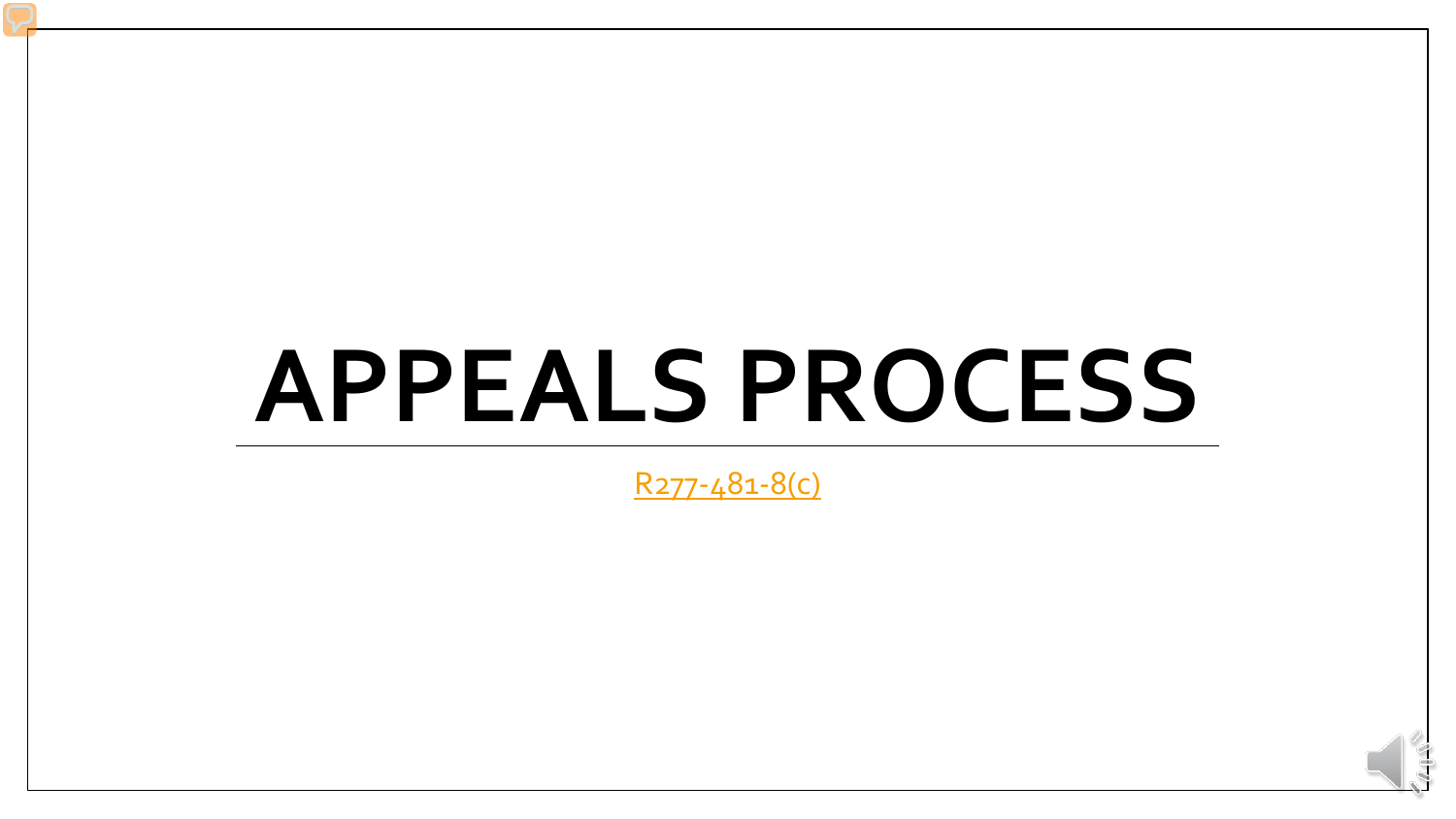### Criteria

- An operating charter school
- A charter school that has been recommended for approval to the Utah State Board of Education (Board)
- A charter school applicant that has met State Charter School Board (SCSB) requirements for review by the full SCSB

-SCSB administrative decisions

-SCSB recommendations to the Board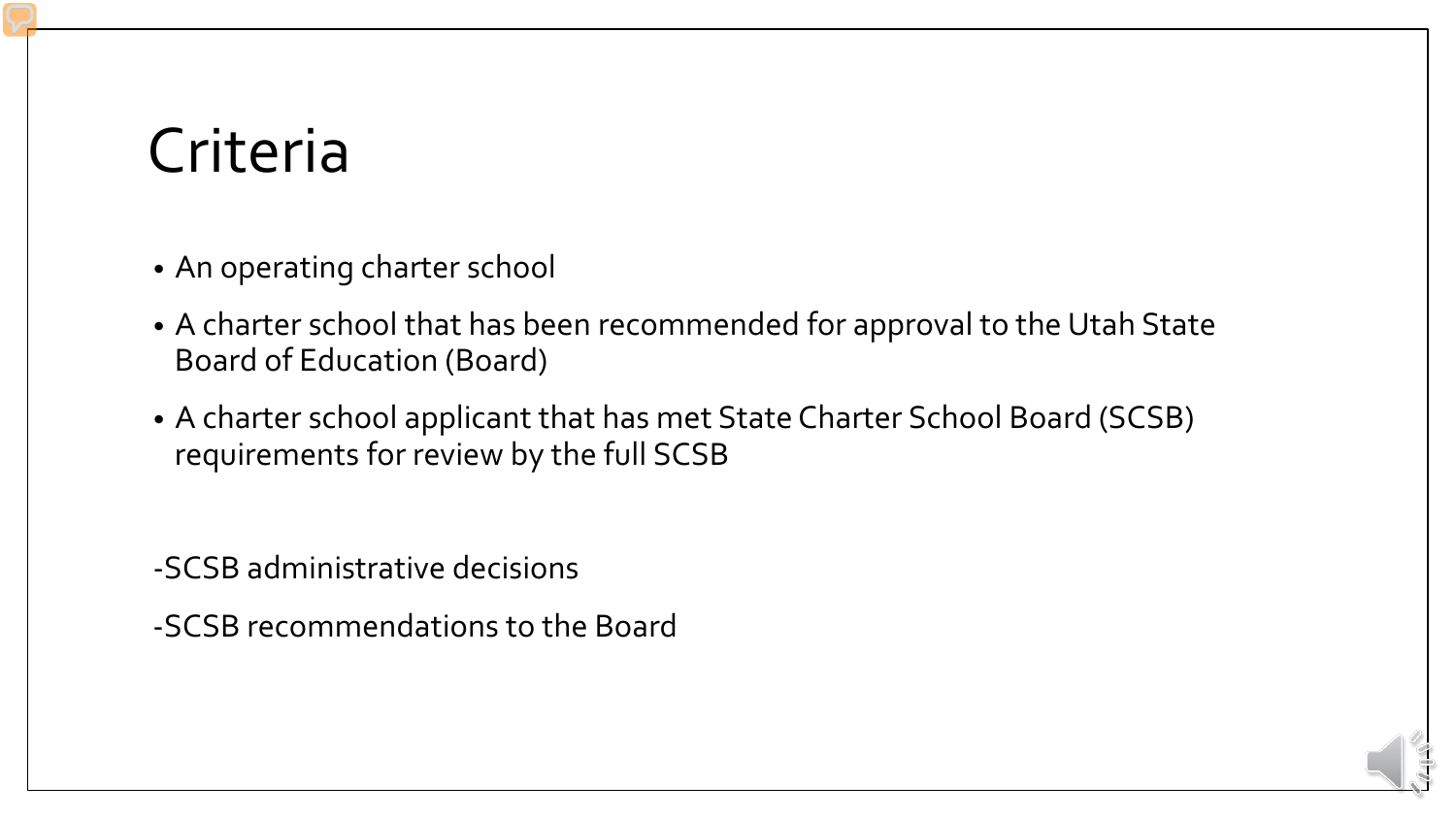The following administrative decisions may be appealed to the Board:

(1) termination of a charter

(2) denial of proposed amendments to charter agreement

(3) denial or withholding of funds from charter school governing boards

(4) denial of a charter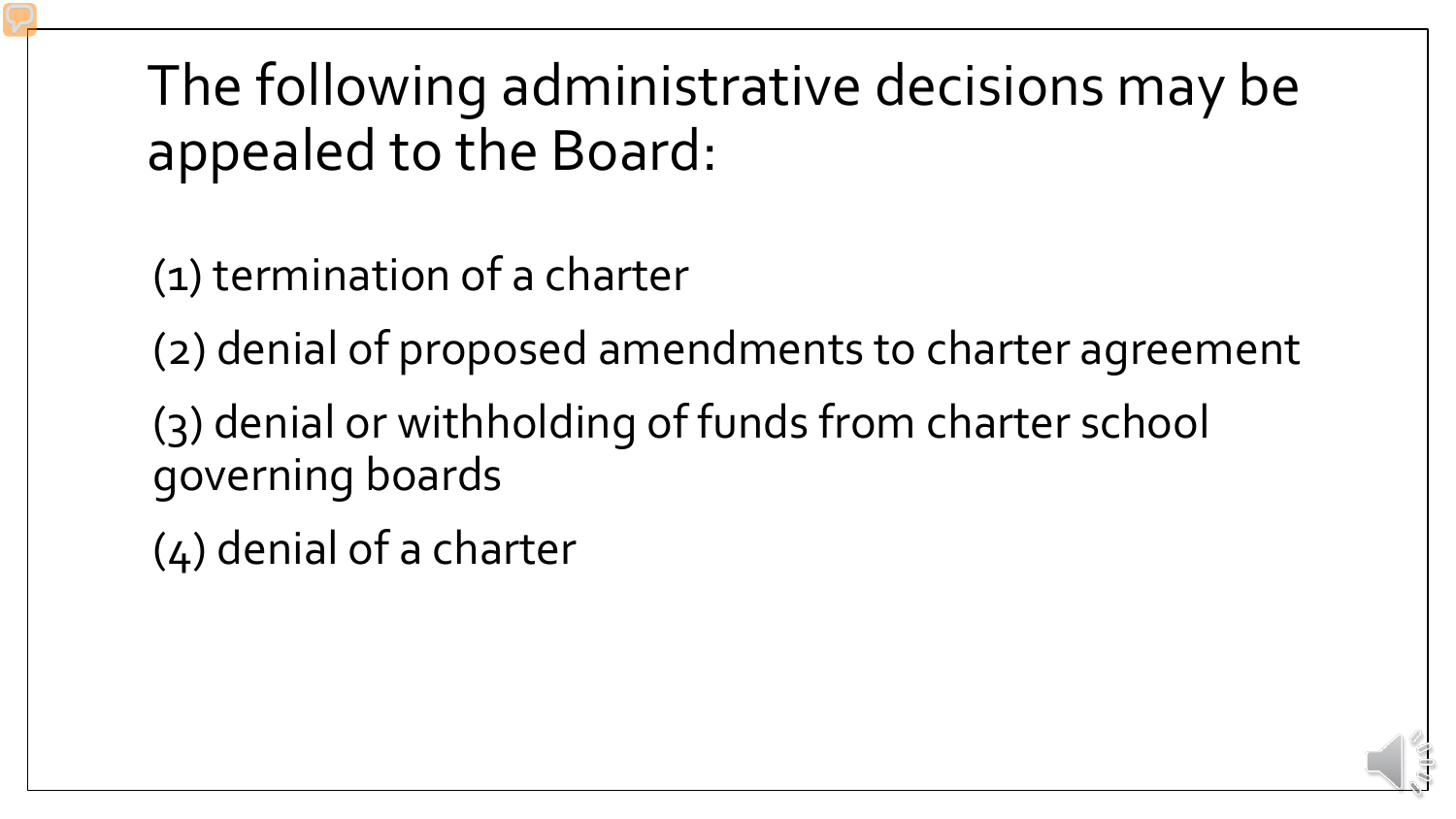#### Process

- The SCSB, via staff, notifies the school, in writing, of the administrative action
- The rights and timeline are provided in the written notification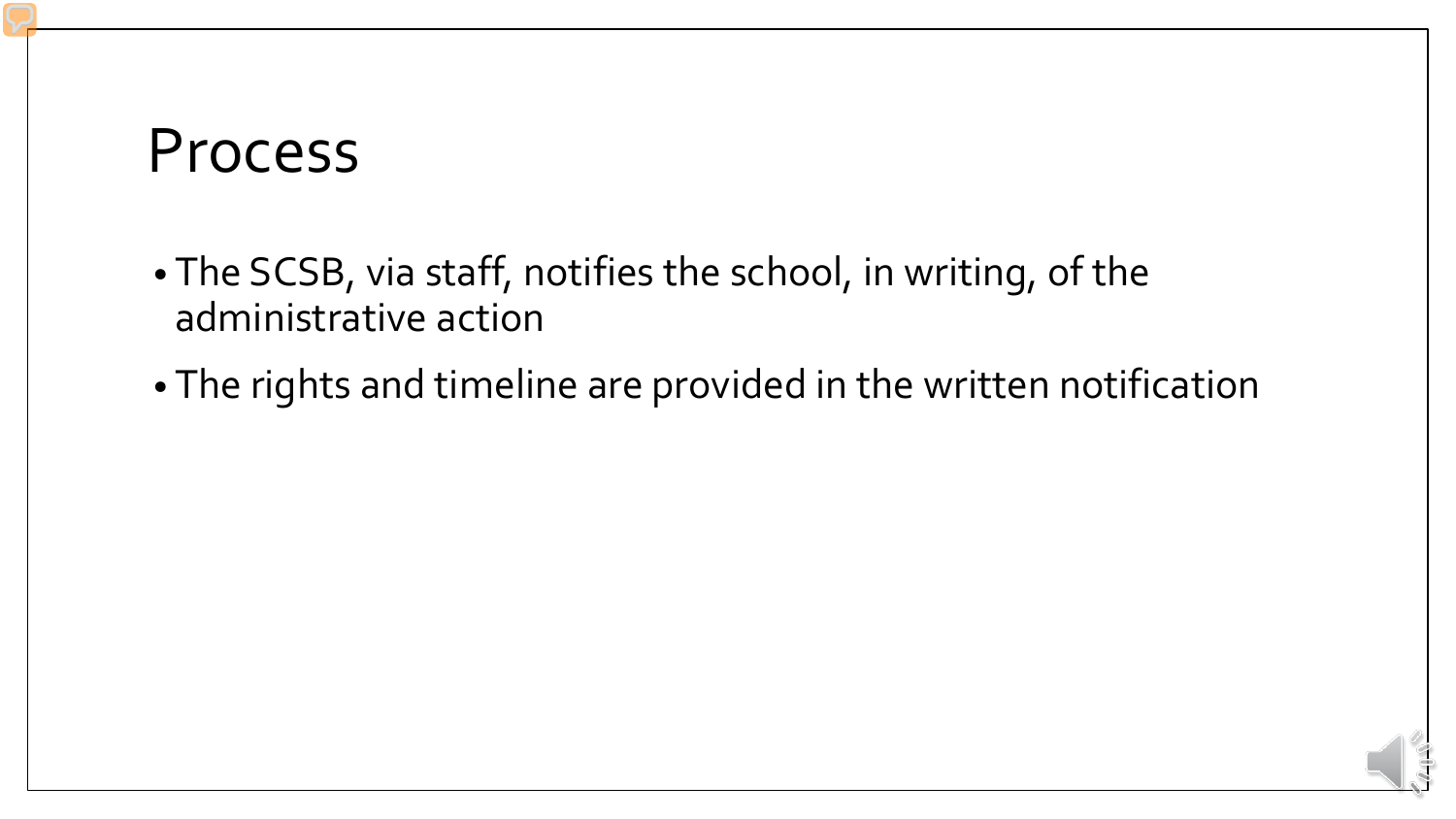### Timeline

#### • **14 days** after the action

- Charter school may submit a written appeal to the State Superintendent.
- Within **45 days** of receipt of written appeal
	- Hearing will be held if the Superintendent and Board Leadership determine that the appeal is appropriate.

#### • **10 days** after hearing

- Hearing panel shall make written findings and provide an appeal recommendation to the Board.
- **Next** regularly scheduled USBE **meeting**
	- The Board shall take action on the hearing report findings.